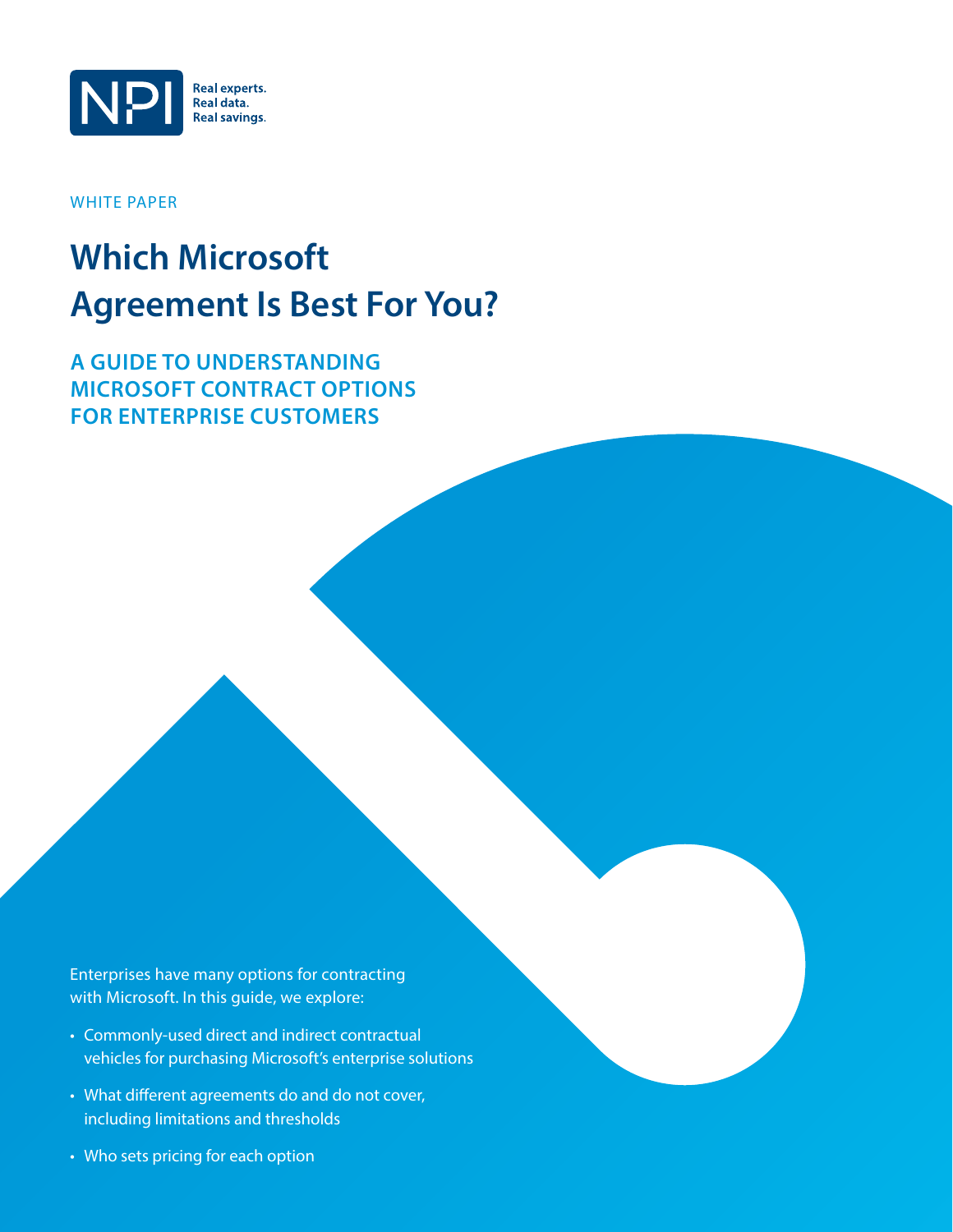

## A Working Understanding of Microsoft's Enterprise Contracting Universe

Microsoft licensing and contracting for large enterprises is, at best, challenging to decipher for business, IT and procurement stakeholders alike.

Training stakeholders on all of Microsoft's licensing/subscription permutations and the detailed nuances of various options is a heavy lift. There are thousands of SKUs, they change frequently and use rights vary, and best-fit contracting options evolve. While IT procurement professionals are front and center in Microsoft contracting and negotiations, most don't have the bandwidth to become experts on all aspects of Microsoft purchasing (especially licensing and subscription options and their consequences).

However, it is helpful for IT procurement to have a working knowledge of how Microsoft's enterprise products are licensed – the available contractual vehicles and the high-level mechanics of each. This guide is to help enterprise IT procurement practitioners better understand the Microsoft agreement "lingo" so they can come to the purchasing and renewal table more informed.

#### Microsoft Enterprise Agreement (EA)

The Microsoft EA is the most common contracting vehicle for enterprise customers. It's a contractual relationship directly with Microsoft, and Microsoft sets the pricing.

Microsoft's EA is a commitment-based licensing agreement for commercial organizations with 500 or more users or devices. To enter an EA, a customer must license all of their users or devices for at least one of Microsoft's Enterprise products.

These products are broken down into two categories:

#### **1 On-Premises Products**

- Office Professional Plus (licensed per device)
- Desktop OS Upgrade with Software Assurance (licensed per device)
- CAL Suite, available as the Core CAL Suite or the Enterprise CAL Suite (licensed per user or device – *see Figure 1*)

| <b>Windows</b><br>Server Active<br><b>Directory Rights</b><br>Management<br><b>Services CAL</b> | <b>Exchange Server</b><br><b>Enterprise CAL</b><br>with Services* | <b>SharePoint</b><br>Server<br><b>Enterprise CAL</b> | <b>Windows</b><br><b>Server CAL</b>                        | <b>Exchange Server</b><br><b>Standard CAL</b>               | <b>SharePoint</b><br>Server<br><b>Standard CAL</b> |  |
|-------------------------------------------------------------------------------------------------|-------------------------------------------------------------------|------------------------------------------------------|------------------------------------------------------------|-------------------------------------------------------------|----------------------------------------------------|--|
| Skype for<br><b>Business Server</b><br><b>Enterprise CAL</b>                                    | <b>Exchange Online</b><br>Archiving for<br><b>Exchange Server</b> | Advanced<br><b>Threat Analytics</b>                  | Skype for<br><b>Business Server</b><br><b>Standard CAL</b> | <b>System Center</b><br>Configuration<br><b>Manager CML</b> | System<br><b>Center Endpoint</b><br>Protection     |  |

#### **ENTERPRISE CAL SUITE CORE CAL SUITE**

*Figure 1* \*includes data loss prevention and exchange online protection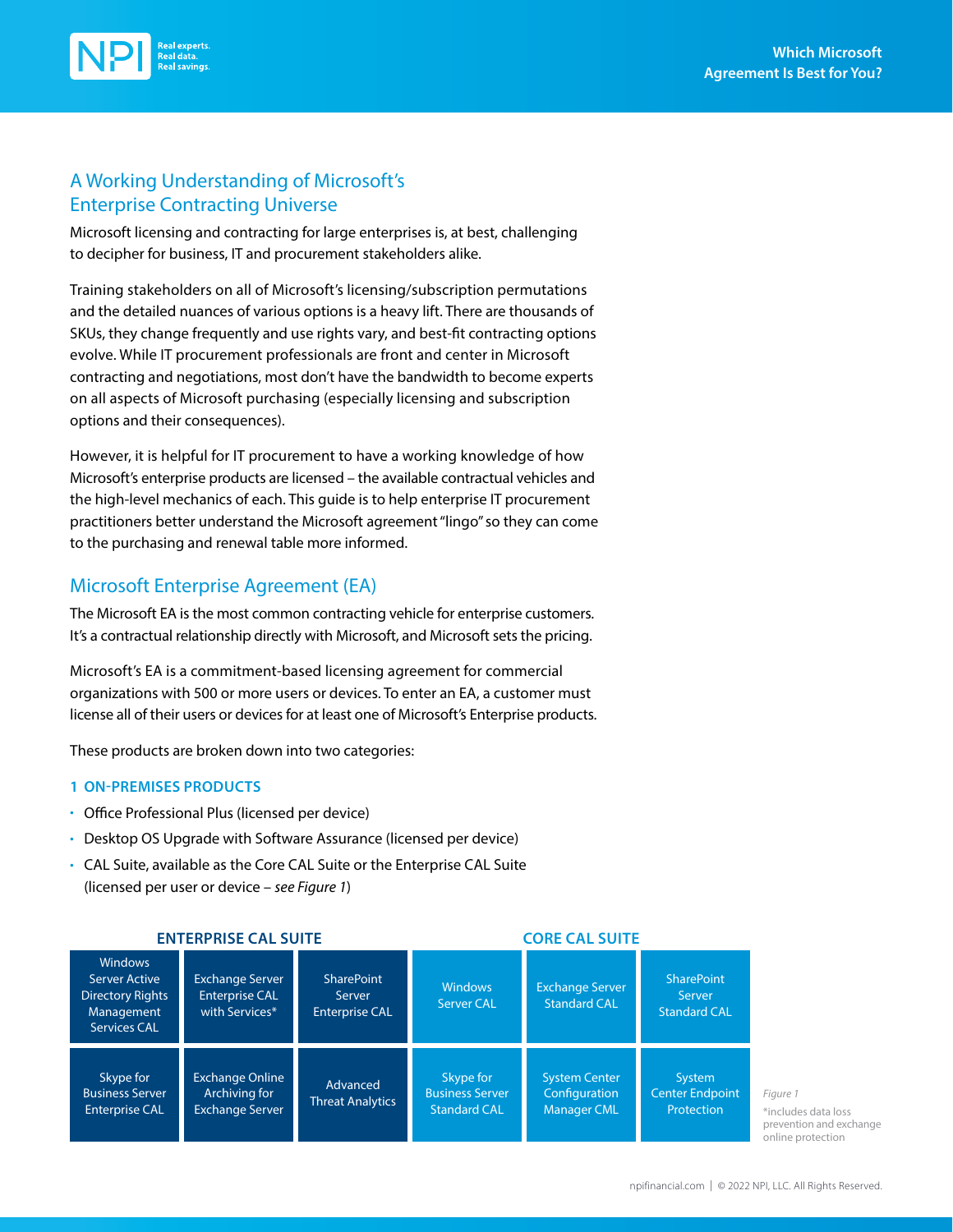

#### **2 Online Services**

- Office 365 E1/Office 365 E3/Office 365 E5 subscriptions (licensed per user)
- Enterprise Mobility and Security Suite E3 or E5 subscriptions (licensed per user)
- Windows Desktop OS E3 or E5 (licensed per user)
- Windows VDA (licensed per user for E3 & E5 and per device)

Under an EA, Microsoft sets the pricing within four distinct tiers. These tiers are based on the total quantity of users/devices and are as follows:

- Level A 500 2,399 users/devices
- $\cdot$  Level B 2,400 5,999 users/devices
- $\cdot$  Level C 6,000 14,999 users/devices
- Level D 15,000+ users/devices

Under the "traditional" EA, the customer has perpetual use rights to any on-premise license purchased with Software Assurance once the license portion has been fully paid (after the initial three-year term). Online Services are subscription-based and the customer only has rights to them as long as the subscription is active.

#### Server and Cloud Enrollment (SCE)

This is also a direct contractual relationship with Microsoft. The Server and Cloud Enrollment is an enrollment under the EA and is used to license specific products on a "wall-to-wall" basis. These products include:

- $\cdot$  SQL must cover the full SQL footprint with Software Assurance
- Core Infrastructure Suite must cover all Windows servers with this license bundle (bundle includes the Windows Server OS and the System Center Suite)
- SharePoint Server must cover all SharePoint Servers with Software Assurance
- Developer Products must include a minimum purchase of 20 licenses of any combination of developer products (Visual Studio Enterprise, Visual Studio Test Professional, MSDN Platforms)

Just like an EA, Microsoft sets the SCE pricing. If the SCE is signed in conjunction with the EA, the EA will set the level of pricing, which will then apply to the SCE. Under the SCE, you can purchase perpetual licenses alongside subscription licenses.

#### Annual True-up

The EA and the SCE have an annual true-up requirement on each anniversary of the agreement. This is a rear-facing event and involves accounting for any increases in licenses or subscriptions deployed in the previous year.

Any licenses with software assurance that are added via the true-up process are prepaid through the end of the agreement term. Any subscriptions that are added via true-up can either be prepaid through the end of the agreement

or paid for on an annual basis through the end of the agreement. In a Microsoft Enterprise Agreement Subscription, however, there are no true-ups. The EAS allows customers to decrease license counts on an annual basis.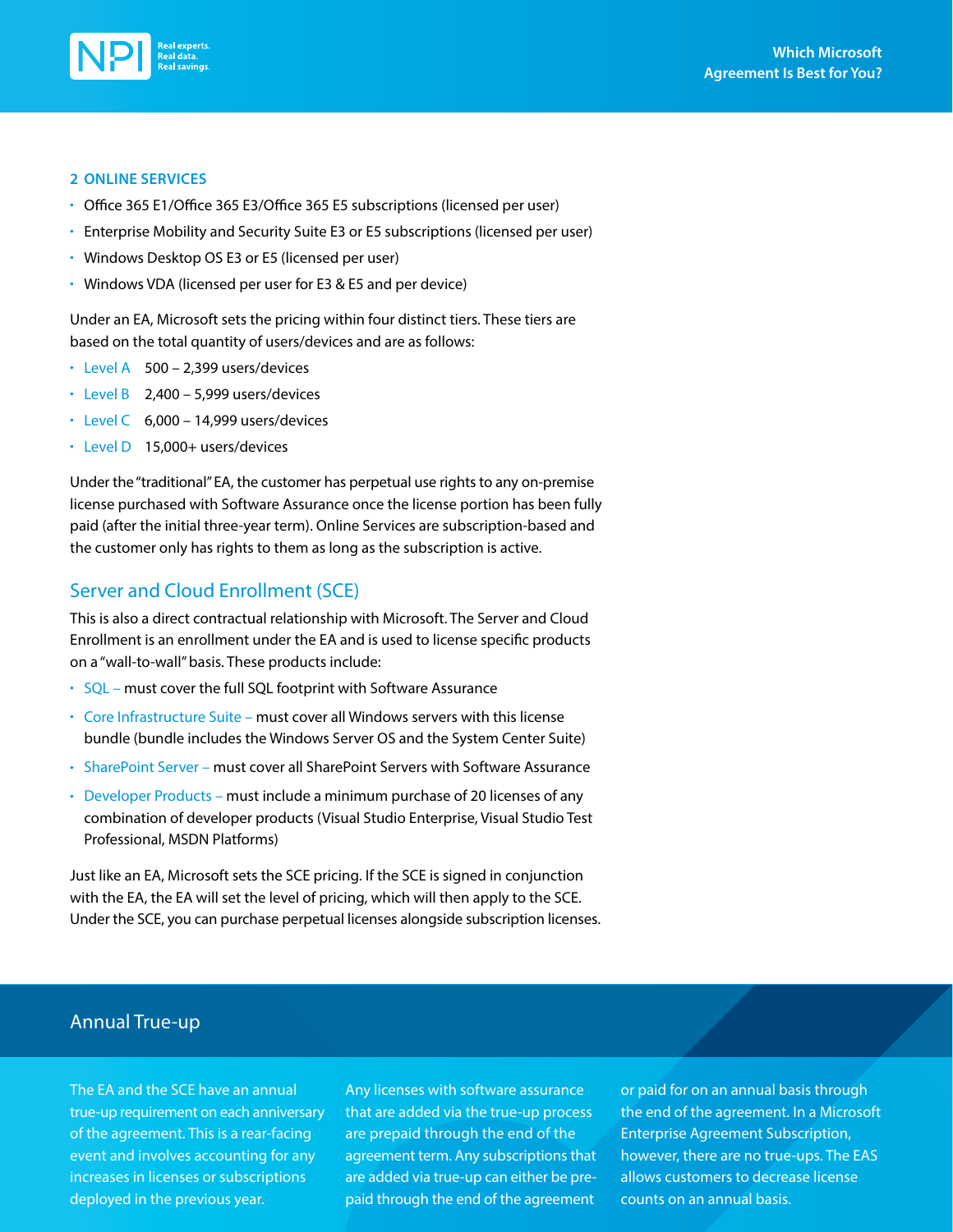



#### Enterprise Agreement Subscription (EAS)

Again, this is a direct contractual relationship with Microsoft, who sets the pricing. At a high-level, the Enterprise Agreement Subscription is similar to an EA in terms of the structure and contractual requirements. However, as the name suggests, companies agree to license all products on a subscription basis as opposed to buying perpetual licenses.

Another significant difference is that the structure of the EAS allows for a decrease in license counts on an annual basis. Each annual order effectively resets license quantities – there are no annual true-up touchpoints. Under a traditional EA, when a license or subscription is added to the agreement, it is covered all the way through the end of the agreement. With the EAS, if a license or subscription is added mid-year, that license or subscription is covered only through the next anniversary. If that additional license or subscription is needed moving forward, it would be added to the next annual order.

Under an EAS, there are no perpetual ownership rights. The customer only has rights to use the software as long as the agreement is active. There is an option for customers that decide not to renew the agreement to purchase perpetual licenses through a buy-out.

#### Select Plus Agreement

This is an indirect contracting vehicle used by Microsoft resellers. Under a Select Plus Agreement, it's the reseller that sets the pricing.

The Select Plus Agreement is a transactional licensing program for corporate, government and academic organizations. Only on-premises products can be purchased via Select Plus. Cloud subscriptions are not available. Software Assurance is an optional purchase, and if chosen, can be paid for in an upfront lump-sum purchase or annualized.

Note – while once widely-used, the Select Plus Agreement is being retired by Microsoft. Customers are being directed to the MPSA as a replacement licensing vehicle.

#### Microsoft Product and Services Agreement (MPSA)

This is another indirect contracting vehicle where the reseller establishes pricing. The MPSA has a forecast requirement using a points-based system. Microsoft divides its catalog into three separate product pools – Applications, Systems and Servers. Each product license (and software assurance) has a point value. While there is no purchase minimum to enter a MPSA, there are purchasing milestones that need to be met to keep the MPSA current and active.

Under the MPSA, you have purchasing accounts (similar to a Select Plus enrollment, under which the actual purchasing happens). Purchases made through the MPSA in purchasing accounts are aggregated and continuously factored into point

*Once popular, the Select Plus Agreement is being retired by Microsoft. If your organization has historically contracted with Microsoft under this agreement, expect to be moved to an MPSA.*